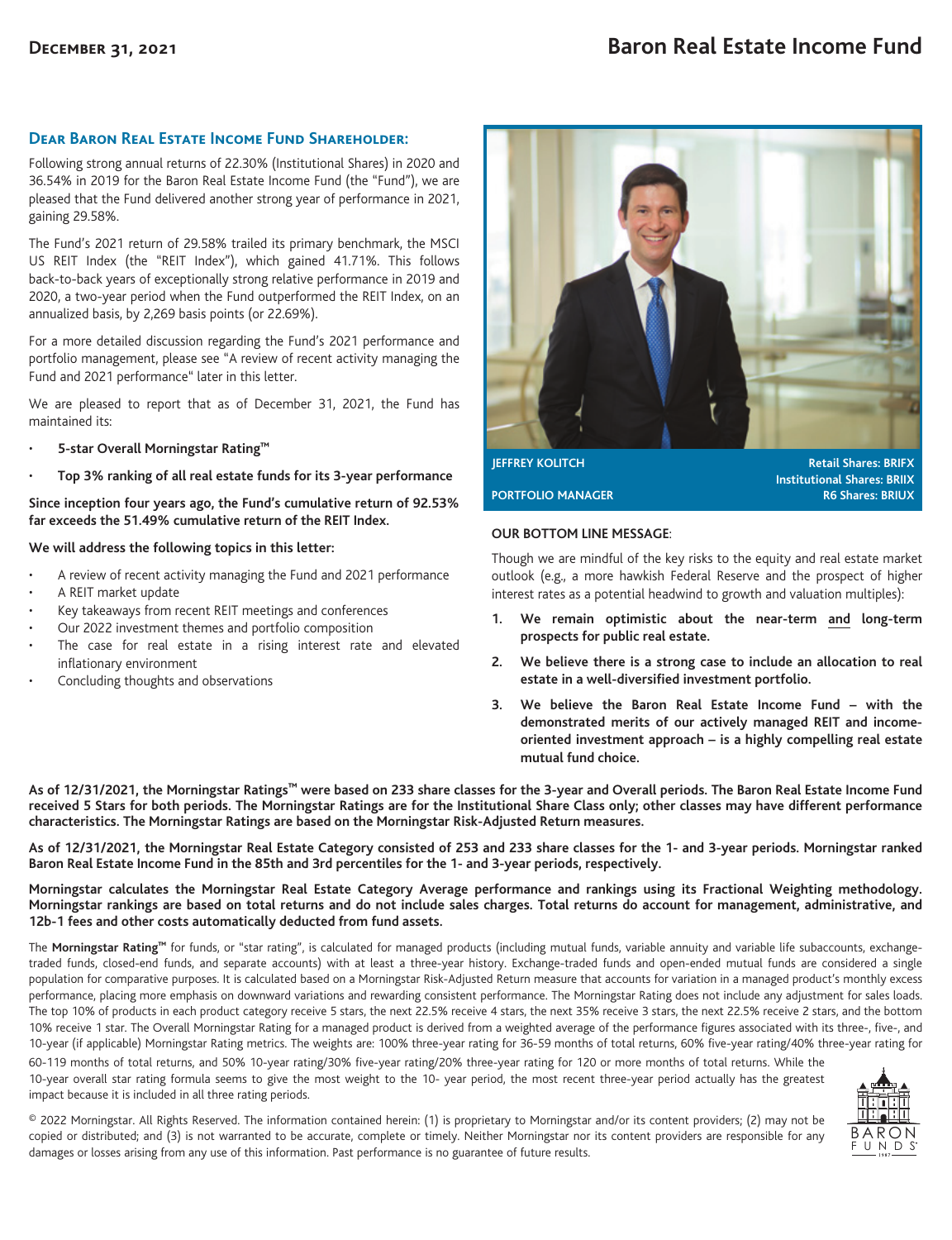# **Baron Real Estate Income Fund Performance**

## **Table I.**

**Performance For periods ended December 31, 2021**

|                                     | <b>Baron</b><br>Real<br><b>Estate</b><br><b>Income</b><br><b>Fund</b><br><b>Retail</b><br>Shares <sup>1,2</sup> | <b>Baron</b><br>Real<br><b>Estate</b><br><b>Income</b><br>Fund<br><b>Institutional</b><br>Shares <sup>1,2</sup> | <b>MSCI</b><br><b>US REIT</b><br>Index <sup>1</sup> |
|-------------------------------------|-----------------------------------------------------------------------------------------------------------------|-----------------------------------------------------------------------------------------------------------------|-----------------------------------------------------|
| Three Months <sup>3</sup>           | 12.88%                                                                                                          | 12.91%                                                                                                          | 16.02%                                              |
| One Year                            | 29.23%                                                                                                          | 29.58%                                                                                                          | 41.71%                                              |
| Three Years                         | 29.17%                                                                                                          | 29.34%                                                                                                          | 17.17%                                              |
| Since Inception (December 29, 2017) | 17.57%                                                                                                          | 17.79%                                                                                                          | 10.94%                                              |
| Since Inception (December 29, 2017) |                                                                                                                 |                                                                                                                 |                                                     |
| (Cumulative) <sup>3</sup>           | 91.08%                                                                                                          | 92.53%                                                                                                          | 51.49%                                              |

# **A REVIEW OF RECENT ACTIVITY MANAGING THE FUND AND 2021 PERFORMANCE**

## **Recent Activity**

Like our portfolio management playbook employed in the first year of the pandemic, we maintained our unusually elevated active approach to managing the Fund in 2021 due to:

- The ongoing evolution of tailwinds and headwinds in certain segments of real estate
- The emergence of several new and relevant market developments including COVID variants (Delta and Omicron), China headwinds, elevated inflation, and Federal Reserve monetary policy changes
- Company-specific considerations some favorable, some unfavorable
- Extreme stock market volatility

On December 27, 2021, *J.P. Morgan* published a report that cited the extreme dispersion in U.S. share prices. According to J.P. Morgan, for the 12-month period through December 20, 2021, despite a 20% return in the Russell 3000 Index (a capitalization-weighted stock market index of the 3,000 largest publicly held companies in the U.S.) and a correction in the Russell 3000 Index of only 4% from its 12-month high, the average stock in the Russell 3000 Index had corrected 28% from its 12-month high. Of course, several stocks corrected more than 28% – in some cases 40% to 50% or more.

On December 20, 2021, *Green Street Advisors*, an independent and respected commercial real estate research firm, published a brief report titled *"The Covid Trade Still Not Over."* In this report, Green Street highlights the dramatic relative underperformance of certain segments of commercial real estate that are more vulnerable to COVID and the most recent Omicron surge (such as hotel, mall, and office REITs) and suggests that there is a catch-up opportunity for these companies (i.e., the COVID-19 recovery beneficiaries) perhaps in the not too distant future. We agree.

# *Since the onset of the pandemic in January 2020, we have worked hard to take advantage of the episodic, severe corrections in many share prices by acquiring several REITS and real estate-related stocks at attractive valuations.*

The fourth quarter of 2021 was a particularly active period managing the portfolio. We believe our action steps have positioned the Fund for strong performance in 2022. They include:

- Raising cash by trimming or exiting expensive real estate securities of businesses that we anticipate will face operational headwinds
- Purchasing best-in-class REITs and real estate-related securities that were "on sale"
	- Examples: **Equity Residential**, **Invitation Homes, Inc.**, **Simon Property Group, Inc.**, **American Campus Communities, Inc.**, and **Ventas, Inc.**
- Purchasing cyclical REIT and real estate-related stocks several travel and hospitality-related real estate stocks – that had declined sharply from 2021 share price highs but possess the potential to appreciate significantly over the new few years
	- Examples: **MGM Resorts International**, **Boyd Gaming Corporation**, **Marriott Vacations Worldwide Corp.**, **Gaming and Leisure Properties, Inc.**, and **Travel + Leisure Co.**

<sup>3</sup> Not annualized.

*Performance listed in the above table is net of annual operating expenses. Annual expense ratio for the Retail Shares and Institutional Shares as of December 31, 2020 was 4.40% and 3.45%, respectively, but the net annual expense ratio was 1.05% and 0.80% (net of the Adviser's fee waivers), respectively. The performance data quoted represents past performance. Past performance is no guarantee of future results. The investment return and principal value of an investment will fluctuate; an investor's shares, when redeemed, may be worth more or less than their original cost The Adviser reimburses certain Baron Fund expenses pursuant to a contract expiring on August 29, 2032, unless renewed for another 11-year term and the Fund's transfer agency expenses may be reduced by expense offsets from an unaffiliated transfer agent, without which performance would have been lower. Current performance may be lower or higher than the performance data quoted. For performance information current to the most recent month end, visit www.BaronFunds.com or call 1-800-99BARON.*

<sup>&</sup>lt;sup>1</sup> The MSCI US REIT Index is a free float-adjusted market capitalization index that measures the performance of all equity REITs in the US equity market, except for specialty equity REITs that do not generate a majority of their revenue and income from real estate rental and leasing operations. MSCI is the source and owner of the trademarks, service marks and copyrights related to the MSCI Indexes. The index and the Fund include reinvestment of interest, capital gains and dividends, which positively impact the performance results. The index is unmanaged. Index performance is not Fund performance; one cannot invest directly into an index.

<sup>2</sup> The performance data in the table does not reflect the deduction of taxes that a shareholder would pay on Fund distributions or redemption of Fund shares.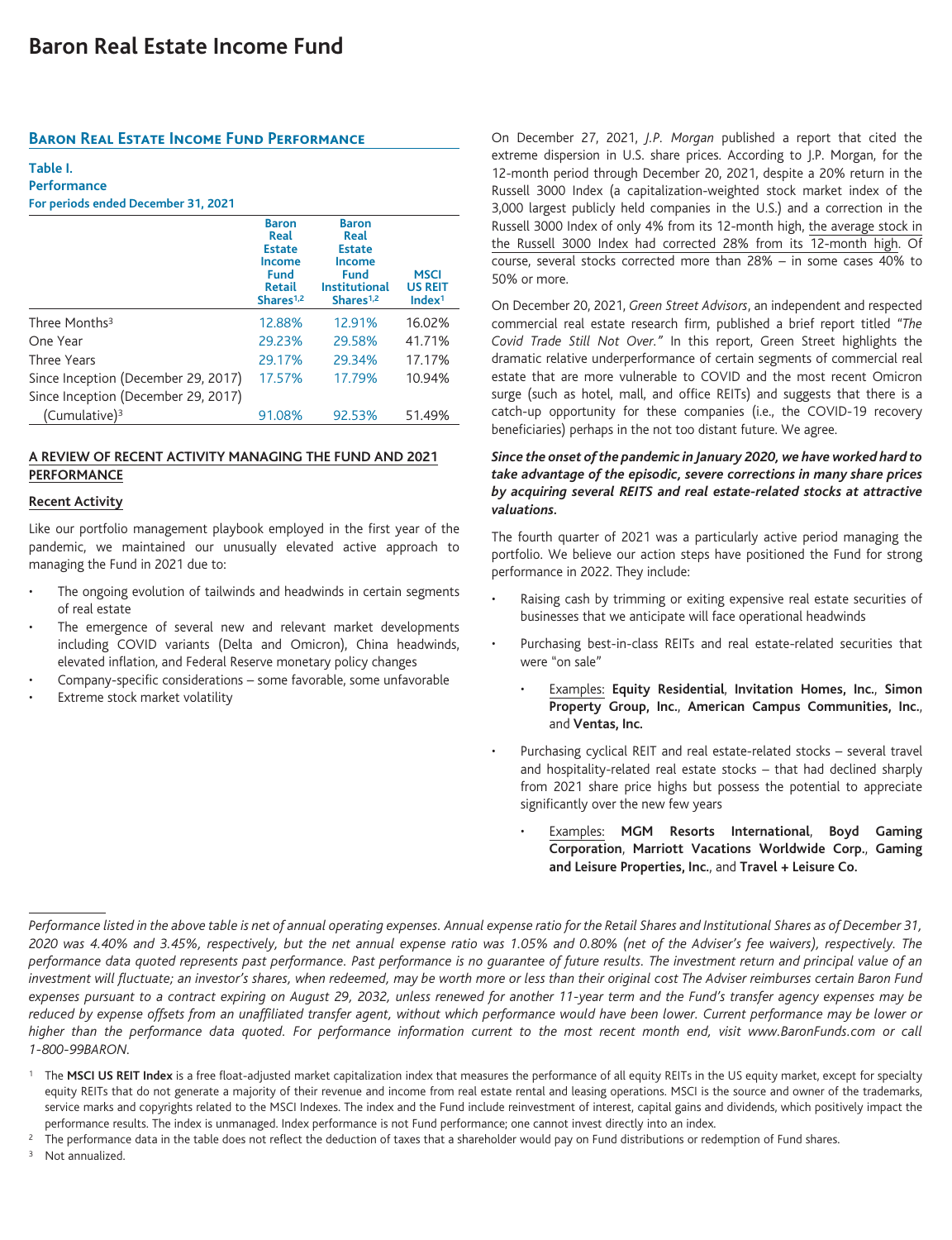#### **Table II.**

**Top net purchases for the quarter ended December 31, 2021**

|                                     | <b>Ouarter End</b><br><b>Market Cap</b><br>(billions) | <b>Amount</b><br><b>Purchased</b><br>(millions) |
|-------------------------------------|-------------------------------------------------------|-------------------------------------------------|
| <b>Boyd Gaming Corporation</b>      | 57.4                                                  | \$4.4                                           |
| Marriott Vacations Worldwide Corp.  | 7.2                                                   | 4.2                                             |
| MGM Resorts International           | 21.0                                                  | 4.1                                             |
| Rexford Industrial Realty, Inc.     | 12.3                                                  | 3.4                                             |
| First Industrial Realty Trust, Inc. | 8.6                                                   | 3.0                                             |

In the most recent quarter, we acquired shares or made additional purchases in:

**Boyd Gaming Corporation**: Boyd is one of the largest and most successful casino entertainment companies in the U.S. The company owns and operates 28 casino gaming properties in 10 states with a large presence in Las Vegas and a geographic focus on the drive-to, leisure gaming customer. We remain optimistic about the prospects for Boyd's shares because business conditions are strong, management maintains a liquid and conservatively capitalized balance sheet, insiders own approximately 27% of the company, the shares remain attractively valued at only 7.5 times 2022 estimated cash flow and a double-digit free cash flow yield, and we believe the company could be an attractive acquisition candidate should its current valuation remain discounted relative to recent private market casino and gaming transactions.

**Marriott Vacations Worldwide Corp.**: Marriott Vacations is a leading owner, operator, and developer of real estate timeshare resorts. With the company's 100% focus on leisure travelers, we believe Marriott Vacations is ideally positioned for a robust travel recovery as more and more people are vaccinated. We believe the long-term growth prospects for Marriott Vacations are compelling and the shares remain attractively valued.

**MGM Resorts International**: MGM Resorts is a global casino and entertainment company operating 19 properties throughout the Las Vegas Strip, Macau, and the broader U.S. Approximately 80% of the company's cash flow is generated in the U.S. We believe the company is well positioned to benefit from an ongoing recovery in Las Vegas. The company's BetMGM iGaming business is the clear leader in the U.S. with a 30% market share, and its combined sports betting and iGaming business is the #2 ranked business by market share in the U.S. Following several prudent strategic and financial steps, MGM Resorts will soon have more than \$10 billion of cash that it can deploy for additional growth opportunities, share repurchases, dividends, debt reduction, and other opportunities to create shareholder value.

Following a string of strong quarterly results, the shares of **Rexford Industrial Realty, Inc.** and **First Industrial Realty Trust, Inc.** continued to increase this quarter. Both companies are, in our opinion, best-in-class industrial REITS that have long runways for growth. Rexford and First Industrial continue to benefit from robust demand for their warehouse facilities driven by the growth of e-commerce and the need for infill real estate locations to service "last mile" delivery.

# **Table III. Top net sales for the quarter ended December 31, 2021**

|                             | <b>Market Cap</b><br><b>When Sold</b><br>(billions) | Amount<br>Sold<br>(millions) |
|-----------------------------|-----------------------------------------------------|------------------------------|
| CoreSite Realty Corporation | \$8.5                                               | \$2.2                        |
| Paramount Group, Inc.       | 1.9                                                 | 1.7                          |
| Douglas Emmett, Inc.        | 5.8                                                 | 1.3                          |
| Vornado Realty Trust        | 8.6                                                 | 1.2                          |
| <b>JBG SMITH Properties</b> | 4.0                                                 | 1.7                          |

In the most recent quarter, **CoreSite Realty Corporation**, a carrier-neutral data center REIT, was acquired by another one of the Fund's holdings, **American Tower Corp.** We are optimistic about the strategic merits of this acquisition as American Tower cements its leadership position across multiple classes of communications real estate and creates an attractive opportunity to expand CoreSite's data center platform internationally. We received cash consideration for the acquisition and reallocated the capital to other real estate investment opportunities.

Although we continue to believe the share prices of several office-centric REITs such as **Paramount Group, Inc.**, **Douglas Emmett, Inc.**, **Vornado Realty Trust**, and **JBG SMITH Properties** remain discounted relative to private market values and replacement cost, we recently exited the Fund's investments in these companies and reallocated the capital to other REIT and non-REIT companies that we believe offer superior long-term growth and return potential. We believe the decision by a growing list of companies to adopt more flexible work arrangements such as "work-from-home" will remain an occupancy and rent headwind for several office landlords that is likely to extend beyond the pandemic. Additional factors that may pressure office landlords in the years ahead include elevated office construction, antiquated office buildings that require redevelopment and new amenities, and population migration to the sunbelt states.

# **Recent Performance**

At the beginning of 2021, though optimistic about the return prospects for real estate and the Fund, we had a premonition that the year would be tricky to navigate given that some stocks had performed well in 2020, the possibility of COVID variants and their impact on certain segments of real estate, and other macro and geopolitical considerations. Our premonition proved to be prescient.

The onset of two COVID variants (Delta and Omicron), China's increased scrutiny of the technology and other industries, elevated inflation, supply chain bottlenecks, negative real interest rates despite economic strength, and a recently more hawkish Federal Reserve, are a sampling of the many factors that contributed to extreme stock market volatility and a challenging year for stock selection and portfolio management.

Following two straight years of strong annual returns for the Baron Real Estate Income Fund (22.30% in 2020 and 36.54% in 2019) and exceptionally strong relative outperformance versus the REIT Index, the Fund's 2021 relative performance trailed the REIT Index. Factors that weighed on relative performance included the Fund's Asia-focused real estate investments, the strong performance of certain value REITs (e.g., shopping centers and retail malls), and a few individual stock selection mistakes.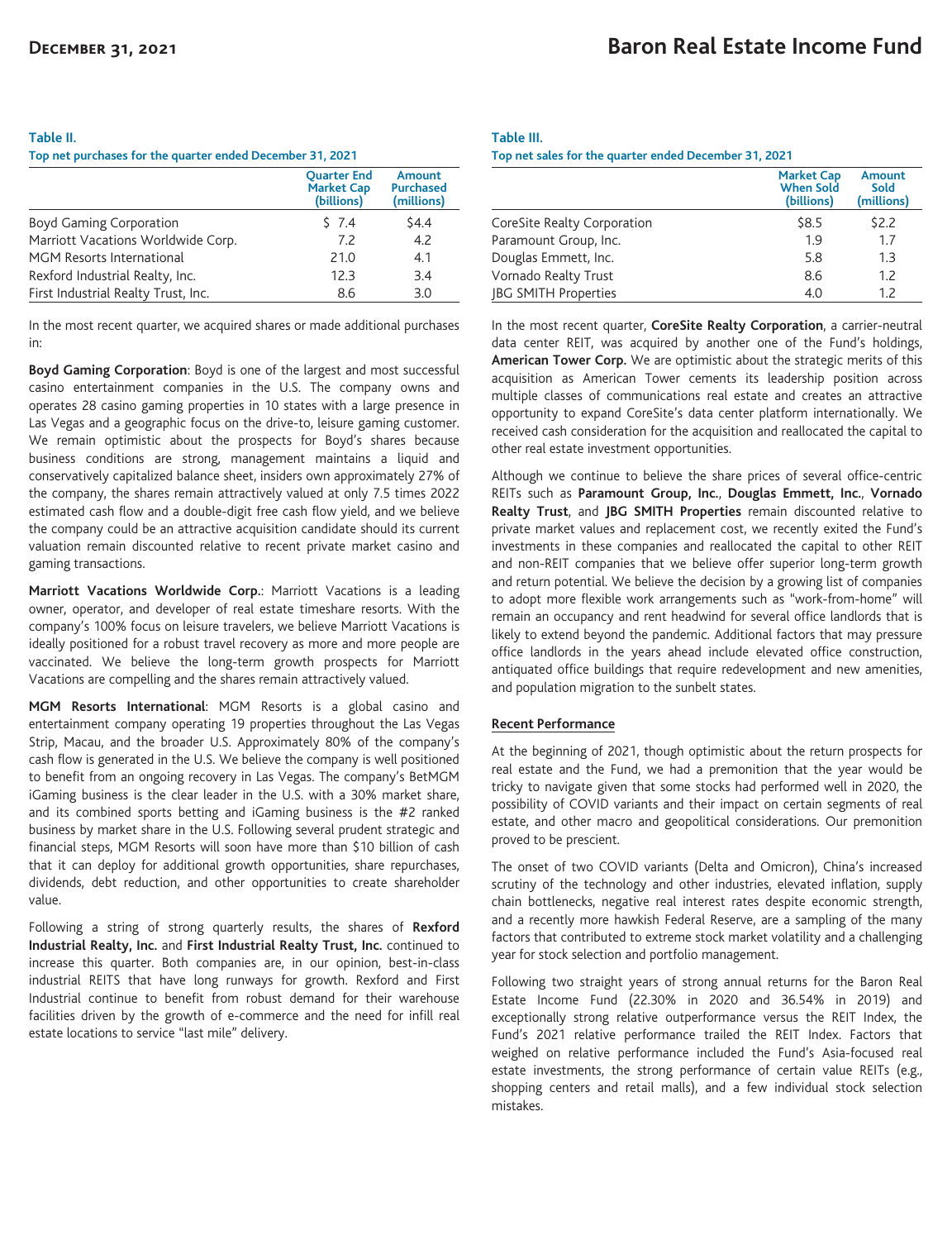# **Baron Real Estate Income Fund**

In 4 years managing the Baron Real Estate Income Fund (and 12 years managing the Baron Real Estate Fund), there have been periods when both Funds have temporarily trailed their benchmarks. We have a track record of bouncing back. Our team remains driven, hard at work, and we are optimistic that we will, once again, deliver strong long-term relative performance for our shareholders as we have done over the years.

## **Table IV.**

#### **Top contributors to performance for the quarter ended December 31, 2021**

|                                 | <b>Ouarter End</b><br><b>Market Cap</b><br>(billions) | Percent<br><b>Impact</b> |
|---------------------------------|-------------------------------------------------------|--------------------------|
| Rexford Industrial Realty, Inc. | \$12.3                                                | 1.46%                    |
| Prologis, Inc.                  | 124.5                                                 | 1.34                     |
| Invitation Homes, Inc.          | 27.1                                                  | 1.04                     |
| Simon Property Group, Inc.      | 52.5                                                  | 0.94                     |
| Public Storage Incorporated     | 65.7                                                  | 0.89                     |

Following a string of strong quarterly results, the shares of **Rexford Industrial Realty, Inc.** and **Prologis, Inc.** continued to increase this quarter. Both companies are, in our opinion, best-in-class industrial REITs that have long runways for growth. Prologis and Rexford continue to benefit from robust demand for their warehouse facilities driven by the growth of e-commerce and the need for infill real estate locations to service "last mile" delivery.

The shares of **Invitation Homes, Inc.** continued to perform well in the most recent quarter following strong business results. Invitation Homes is the largest single-family home leasing company in the U.S. with approximately 80,000 homes concentrated in California, Florida, Georgia, Arizona, Washington, and the Carolinas. Its primary business strategy focuses on acquiring, renovating, leasing, and operating single-family homes as rentals. We are bullish about the long-term prospects for the company given multiple growth opportunities which include: i) significant pent-up demand from the millennial generation to rent single-family homes versus a backdrop of constrained inventory (which we expect will lead to rental and occupancy growth); ii) acquisitions of homes in high-growth geographic markets; and iii) the expansion of ancillary home services for residents (e.g., enhanced smart home, pest control, landscape, and pet services).

The shares of **Simon Property Group, Inc.**, the largest and premier mall operator in the U.S., continued to perform well in the most recent quarter following strong quarterly results and an encouraging business outlook. The company owns A-quality malls in A-quality geographic locations. We expect Simon to benefit from a further reopening of the economy and believe management is well positioned to acquire real estate assets given its strong balance sheet and low cost of capital. Despite the recent strength in its shares, we continue to believe that Simon is attractively valued and offers attractive return potential.

The shares of **Public Storage Incorporated**, a REIT that owns, operates, acquires, and develops self-storage facilities, continued to perform well in the most recent quarter following strong third quarter revenue and cash flow results. In the first week of January 2022, the company provided an encouraging operating update for 2021 fourth quarter results. Occupancy and rent trends have remained strong and the company's well-capitalized and low-leverage balance sheet allows for the possibility of future acquisition activity to supplement organic growth. We remain optimistic about the prospects for Public Storage given its attractive growth outlook, strong balance sheet and reasonably valued shares.

# **Table V.**

**Top detractors from performance for the quarter ended December 31, 2021**

|                            | <b>Ouarter End</b><br><b>Market Cap or</b><br><b>Market Cap</b><br><b>When Sold</b><br>(billions) | Percent<br><b>Impact</b> |
|----------------------------|---------------------------------------------------------------------------------------------------|--------------------------|
| Park Hotels & Resorts Inc. | 54.5                                                                                              | $-0.34%$                 |
| SmartRent, Inc.            | 2.0                                                                                               | $-0.31$                  |
| Penn National Gaming, Inc. | 9.7                                                                                               | $-0.21$                  |
| Pebblebrook Hotel Trust    | 2.9                                                                                               | $-0.20$                  |
| Ventas, Inc.               | 20.4                                                                                              | $-0.15$                  |

The shares of several hotel REITs and other hospitality-related companies including the Fund's investments in **Park Hotels & Resorts Inc.**, **Penn National Gaming, Inc.**, and **Pebblebrook Hotel Trust** declined in the fourth quarter in part due to the emergence of the COVID-19 variant, Omicron, and concerns that it would negatively impact near-term business and leisure travel. Though Omicron may contribute to near-term business headwinds, we believe this concern is largely reflected in the share prices of most hotel and hospitality-related companies and 2022 return prospects are compelling. The Fund has maintained its investments in Park Hotels and Pebblebrook Hotels and exited its investment in Penn.

Following strong share price performance in the prior two quarters, the shares of **SmartRent, Inc.**, the leading residential-related software company for apartment landlords, declined in the fourth quarter and we decided to exit the Fund's investment in the company and reallocate the proceeds to other REIT and non-REIT investment opportunities. Though we remain optimistic about SmartRent's long-term prospects, we have identified other opportunities that we believe are more attractively valued with superior near-term return prospects.

The shares of **Ventas, Inc.**, a health care REIT that owns a \$30 billion portfolio of senior housing, medical office, hospitals, and life science properties, declined modestly in the most recent quarter. We remain optimistic about the prospects for the company. Ventas' scale allows it to swiftly act on large investment opportunities. We believe the company's senior housing portfolio which represents approximately 45% of assets should deliver improved operating results as the headwinds from COVID-19 and the Omicron/Delta variants subside. We also believe the shares remain attractively valued and offer prospects for strong total shareholder returns.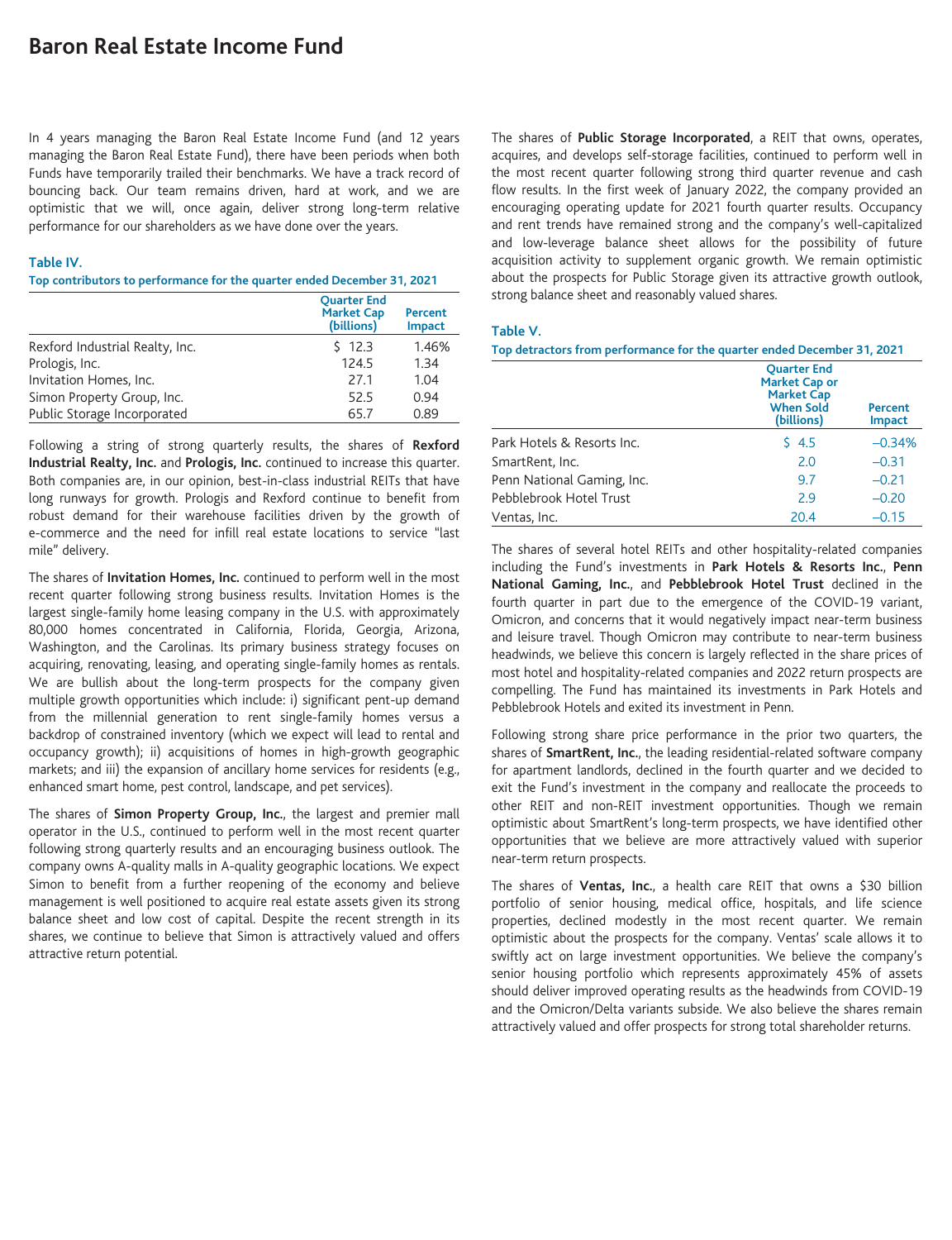# **A REIT MARKET UPDATE**

At the end of 2020, we stated that we believed REITs would perform well in 2021. In 2021, the REIT Index delivered its best performance ever, increasing 41.71% and outperforming the S&P 500 Index, which gained 28.71%.

# **Why REITs Performed Well in 2021**

- **1. Much of real estate lagged in 2020**, in part because the business models of several segments of real estate – apartments, office, retail malls, shopping centers, hotels – are based on people assembling. These businesses were in the bullseye of the pandemic recession. 2020: S&P 500 Index +18%, NASDAQ Composite Index +45%, Global Equities +16%, and REIT Index declined 9% with many REITs down 20% to 40%!
- **2. Several segments of public real estate were attractively valued** relative to equity, bond, and private real estate alternatives.
- **3. Real estate has been at the doorstep or the very early stages of a new cycle**. We believed the ingredients were in place for real estate to perform well and real estate cycles tend to last five to seven years.
- **4. REITs and real estate generally would likely be prime beneficiaries of an improvement in economic conditions** if, in fact, a large percentage of the population becomes vaccinated.
- **5. Certain REITs offer inflation protection characteristics.** For our more complete thoughts on this topic please see "The case for real estate in a rising interest rate and elevated inflationary environment" section later in this letter.

# **We Think REITs Can Continue to Perform Well in 2022**

We anticipate that 2022 may be arduous to navigate in part due to the prospects of a more hawkish Federal Reserve, a move higher in interest rates, and the possibility of a moderation in growth and compression in valuation multiples for some segments of commercial and residential real estate. If the aforementioned occurs, we would anticipate a moderation in performance returns from the elevated returns of the last three years when the Fund, on an annualized basis, gained 29.34%, per year.

**Despite the prospect of lower performance returns, we believe the Fund will generate attractive absolute and relative returns, and we continue to believe the near-term and long-term prospects for REITs and several non-REIT real estate-related companies remain attractive.**

Reasons for our optimism include:

**1. We are still in the relatively early days of the real estate recovery**

Most real estate cycles tend to last five to seven years (like an economic cycle).

We believe much of real estate is in the relatively early stages of a multi-year recovery, fueled by improving prospects for demand, subdued construction inventory levels, strong and liquid balance sheets, and well-functioning credit markets with historically low interest rates.

# **2. Business fundamentals have, in many cases, stabilized and begun to rebound and the outlook does not portend a recession**

The performance of several real estate companies lagged in 2020 largely due to the Coronavirus headwind that led to a sharp slowdown in business activity for hotels, real estate casinos, urban apartment and office landlords, malls and shopping centers, and other real estate categories. The inability of people to assemble disproportionately weighed on a large segment of real estate.

Real estate headwinds began to recede in 2021, and we expect this trend to continue in 2022. We anticipate that certain segments of real estate will benefit from an ongoing economic recovery.

*In the last few months, we were busy attending several real estate conferences and meetings and furthering our research. The updates and outlooks we heard for most real estate categories and companies were broadly encouraging.*

# **3. REIT growth prospects are encouraging**

Growth fueled by broadly improving demand and constrained supply and growth through acquisitions, development, and redevelopment should, in many cases, accelerate cash flow growth.

Regarding the demand outlook, commercial occupancy and rents, in most cases, remain strong against a backdrop of modest inventory levels.

Regarding the supply outlook, we are not witnessing warning signs of excess inventory and sharp increases in new construction. Commercial real estate construction activity and inventory levels remain modest due, in part, to elevated construction costs and labor shortages.

# **4. Balance sheets are strong**

Although credit access is available at historically low financing rates, most REITs are maintaining strong and liquid balance sheets and are not using debt excessively relative to company-generated cash flow.

# **5. Many REITs remain on sale in the public markets**

We see a shift from multiple expansion or cap rate compression to earnings growth as the key driver of REIT returns going forward. However, the valuations of several REITs and non-REIT real estaterelated companies remain discounted and offer prospects for cap rate compression and growth.

- **6.** Should inflation continue to rear its head, **some REITs serve as a hedge and provide inflation-protection characteristics** such as annual rent escalators, short-lease durations, and pricing power within supply-constrained markets
- **7. Substantial private capital is still in pursuit of real estate ownership supported by widely available debt capital at low interest rates**

We continue to believe that real estate merger and acquisition activity will remain strong.

We estimate that more than \$300 billion of capital has been raised by private equity sources to invest in real estate, which equates to approximately \$1 trillion of total real estate purchasing capacity, assuming typical 70% financing!

We anticipate that large amounts of capital from private equity investors such as Blackstone and Brookfield Asset Management, sovereign wealth funds, endowments, pension funds, and others will continue to step in and capitalize on the opportunity to buy quality public real estate when it is valued at a discount relative to the private market. This embedded put scenario should limit the downside for public valuations and stock prices.

And, so, **we remain bullish.**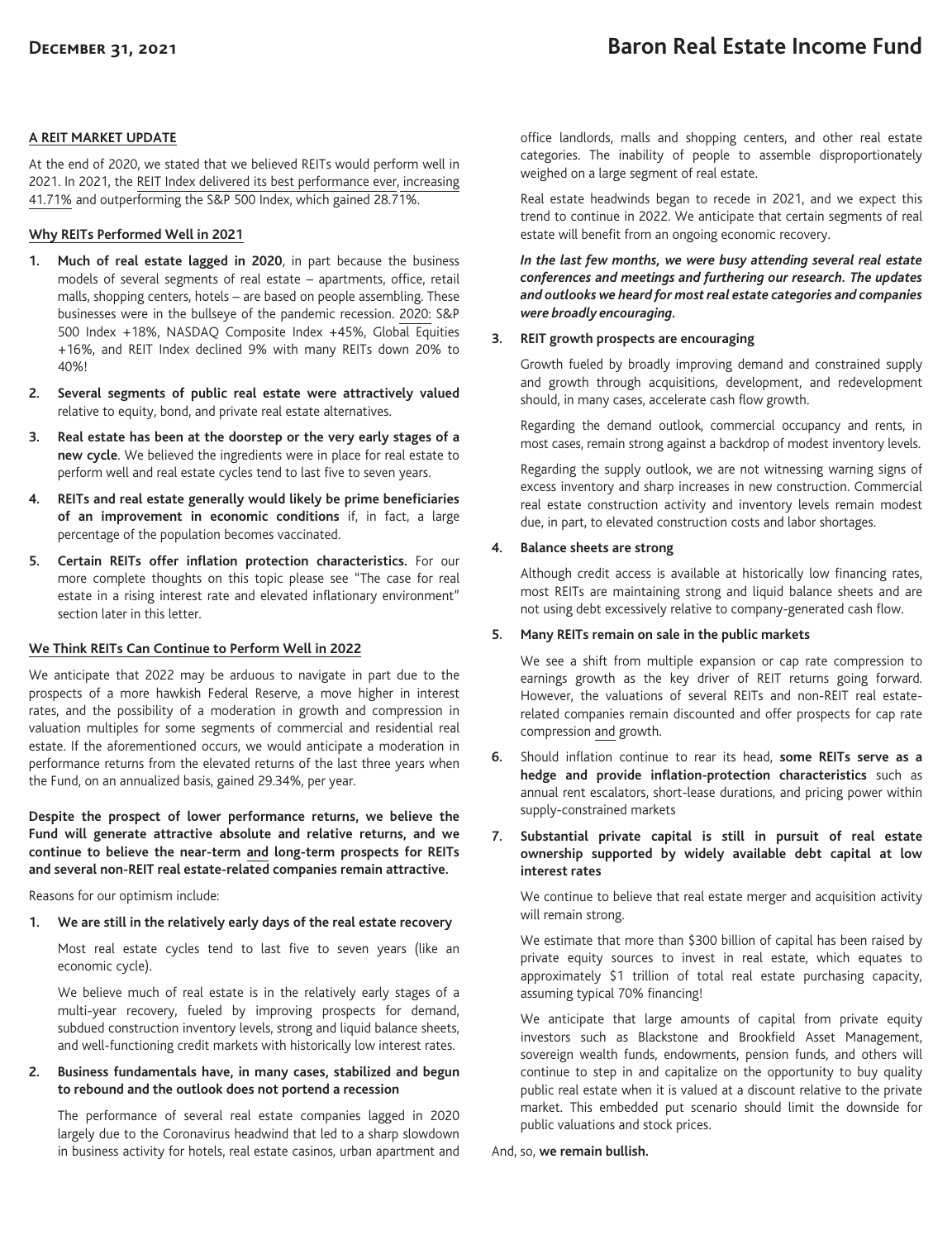# **Long-Term Case for Real Estate**

We believe the long-term case for public real estate is compelling.

## **1. Solid historical long-term returns with ongoing potential**

For the 25-year period ended December 31, 2021, U.S. equity REITs have delivered a better cumulative return than the S&P 500 Index, fixed income alternatives, international equities, and commodities.

**Since the Fund's inception on December 29, 2017 through December 31, 2021, Baron Real Estate Income Fund, which owns REITs and non-REIT real estate companies, has delivered a cumulative return of 92.53%, far outdistancing the 51.49% return of the REIT Index.**

We remain optimistic about the potential for real estate to continue to generate solid long-term absolute and relative performance.

#### **2. Diversification and low correlation to equities and bonds**

According to FactSet, over the last 25 years (through 12/31/2021), REITs have provided diversification benefits due to their modest correlation versus stocks (0.60 versus S&P 500 Index) and low correlation versus bonds (0.19 versus Bloomberg Barclays U.S. Aggregate Index).

## **3. Inflation protection**

Historically, certain real estate has had the ability to raise prices to provide inflation protection. Please see l the section titled "The case for real estate in a rising interest rate and elevated inflationary environment" later in this letter for our more complete thoughts on this topic.

## **KEY TAKEAWAYS FROM REIT MEETINGS AND CONFERENCES**

We have remained busy participating in REIT management meetings (mostly through Zoom!) and conducting our ongoing research. We remain encouraged by what we have learned.

Business prospects continue to improve for several REIT categories that lagged in 2020 and parts of 2021 largely due to the Coronavirus headwind that led to a sharp slowdown in business activity – examples include hotels, apartments, office landlords, malls and shopping centers, health care, and gaming REITs.

Other REITs less impacted by COVID-19 are benefiting from tailwinds that should lead to ongoing strength in business fundamentals – industrial warehouse REITs, data center and wireless tower REITs, manufactured housing, single-family home rentals, and life sciences real estate REITs.

Our summary observations for various REIT categories are as follows:

# *Apartment REITs*

Occupancy and rents are improving and public valuations, in some cases, remain at modest discounts to recent private market transactions. Management teams expect strong growth in 2022.

# *Office REITs*

Return-to-work plans have been delayed, once again, by the Omicron variant, but the continued reopening of cities is leading to an uptick in leasing volumes. We believe most office REITs are currently valued at significant discounts to replacement cost.

## *Industrial Warehouse REITs*

Very strong business fundamentals fueled by growth in online sales as businesses and consumers relentlessly seek faster delivery bodes well for the continuation of excellent tenant demand for industrial warehouse REITs.

# *Retail REITs*

Tenant demand is improving. Foot traffic, retail sales, and tenant health have rebounded. We believe the growth prospects for the largest mall REIT, **Simon Property Group, Inc.**, remain compelling.

## *Self-Storage REITs*

Demand for self-storage real estate remains strong driven by the strength of the housing market and increasing mobility (pandemicinduced relocations and hybrid work). Elevated construction costs are constraining new construction.

# *Health Care REITs*

Senior housing occupancy has bottomed, construction activity is modest, thereby setting the stage for more favorable cash flow prospects. Medical office buildings continue to perform well.

#### *Hotel REITs*

Leisure travel is accelerating, business travel is re-emerging (albeit slowly), and hotel REITs are currently valued at steep discounts to replacement cost.

# *Gaming REITs*

Casino gaming business is strong in Las Vegas and most regional markets. We believe gaming REITs are attractively valued relative to private market transactions. M&A activity has picked up.

### *Data Center REITs*

Secular demand trends of cloud adoption and IT outsourcing remain intact. The price paid by Blackstone for its 2021 \$10 billion acquisition of data center REIT, QTS Realty Trust Inc., implies that data center REITs are attractively valued.

## *Wireless Tower REITs*

The long-term growth prospects for tower REITs remain encouraging given strong secular growth expectations for mobile data usage, 5G technology, and "connected homes and cars," which will require increased wireless bandwidth and increased spending by the mobile carriers.

## *Single-Family Rental REITs*

Limited inventory combined with a strong desire by households to rent homes in suburbs rather than rent apartments in cities or purchase homes is leading to robust rent growth for single-family rental REITs.

# *Life Science REITs*

An increase in funding for health care drug development is contributing to demand for life science buildings that continues to exceed supply, resulting in strong business fundamentals in key geographic markets.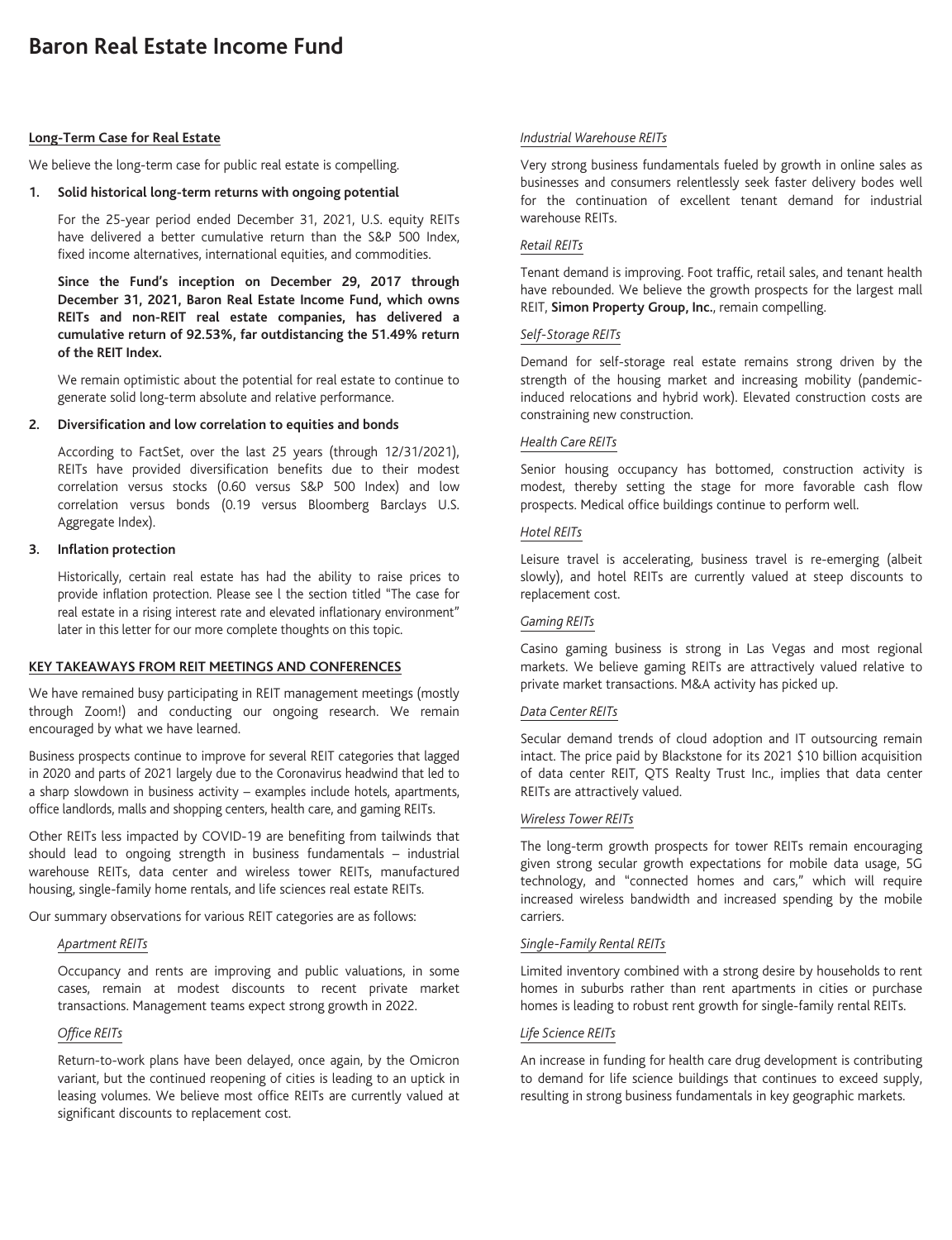# **Baron Real Estate Income Fund**

## *Manufactured Housing REITs*

Demand for affordable housing remains strong against a backdrop of limited supply.

## *Cold Storage REITs*

Supply chain challenges and labor cost inflation are weighing on growth and margins, with issues expected to persist through at least mid-2022.

## *Student Housing REITs*

Showing signs of improvement.

## **OUR 2022 INVESTMENT THEMES AND PORTFOLIO COMPOSITION**

At Baron, we have always prioritized thorough bottom-up research and analysis of individual real estate companies. **We also embrace thematic real estate investing**.

Our process encompasses amalgamating our company research, and then contemplating the "big picture" trends or findings that are consistent across real estate companies. In other words, we attempt to "see the forest through the trees" and identify highly attractive real estate investment themes.

**If we are successful identifying what we believe are compelling investment themes, we do not hesitate to lean into them with a "full court press" of concentrated, high-conviction thematic real estate investing. Over time, our dual-pronged approach of combining bottom-up individual company research with thematic investing has produced strong results for our shareholders.**

Since the onset of the pandemic two years ago, we have structured the Fund to take advantage of three compelling themes and are maintaining these themes at the outset of 2022. They are:

- COVID-19 recovery beneficiaries
- Residential-related real estate
- The intersection of technology and real estate

## **1. COVID-19 recovery beneficiaries**

This investment theme encompasses REITs and non-REIT real estate companies at the epicenter of the pandemic.

In the last two years, certain REITs and other real estate-related businesses that rely on the assembly of people have been severely impacted by COVID-19 as they were forced to shut down all or a large part of operations almost without exception.

Following the beginning of vaccinations late in 2020 and early in 2021 and the initial release of pent-up consumer and commercial demand, the share prices of many of these companies increased sharply. However, for much of 2021, the share prices of many of these companies moved up and down in a roller coaster fashion mirroring the onset and path of COVID-19 variants (Delta and Omicron) and many remain significantly below their peak price.

We remain optimistic about the prospects for the Fund's COVID-19 recovery beneficiaries or epicenter companies because we believe the businesses remain cyclically depressed not secularly challenged. Further, we expect business conditions and the share prices to improve as more people receive booster shots and the FDA authorized Pfizer and Merck COVID treatment pills come into use.

There is a broad swath of COVID-19 recovery beneficiaries including hotel, office, apartment, gaming, mall, and health care REITS as well as casinos & gaming operators and real estate operating companies.

We believe the Fund's COVID-19 recovery beneficiaries offer prospects for strong annual returns in the next few years.

*Despite a recent rebound in the share prices of many of the COVID-19 recovery beneficiaries, we believe several companies remain discounted to their two- to three-year prospective values. Examples include:*

#### *Timeshare & Gaming Companies*

**Marriott Vacations Worldwide Corp., Travel + Leisure Co., Boyd Gaming Corporation, MGM Resorts International,** and **Red Rock Resorts, Inc.**

#### *Hotel REITs*

**Host Hotels & Resorts, Inc., Park Hotels & Resorts Inc.,** and **Pebblebrook Hotel Trust**

*Gaming REITs* **Gaming and Leisure Properties, Inc.**

*Mall REITs* **Simon Property Group, Inc.**

*Health Care REITs* **Ventas, Inc.**

*Real Estate Services Companies* **Kennedy-Wilson Holdings, Inc.**

On December 31, 2021, COVID-19 recovery beneficiary companies represented 31.5% of the Fund's net assets.

#### **Table VI.**

#### **COVID-19 Recovery Beneficiaries as of December 31, 2021**

|                                | <b>Percent of</b><br><b>Net Assets</b> |
|--------------------------------|----------------------------------------|
| Timeshare & Gaming Companies   | 15.0%                                  |
| Mall REITs                     | 4.8                                    |
| Hotel REITs                    | 4.7                                    |
| <b>Gaming REITs</b>            | 2.1                                    |
| <b>Health Care REITs</b>       | 2.0                                    |
| Office REITs                   | 1.5                                    |
| Real Estate Services Companies | 1.5                                    |
| Total                          | 31.6%                                  |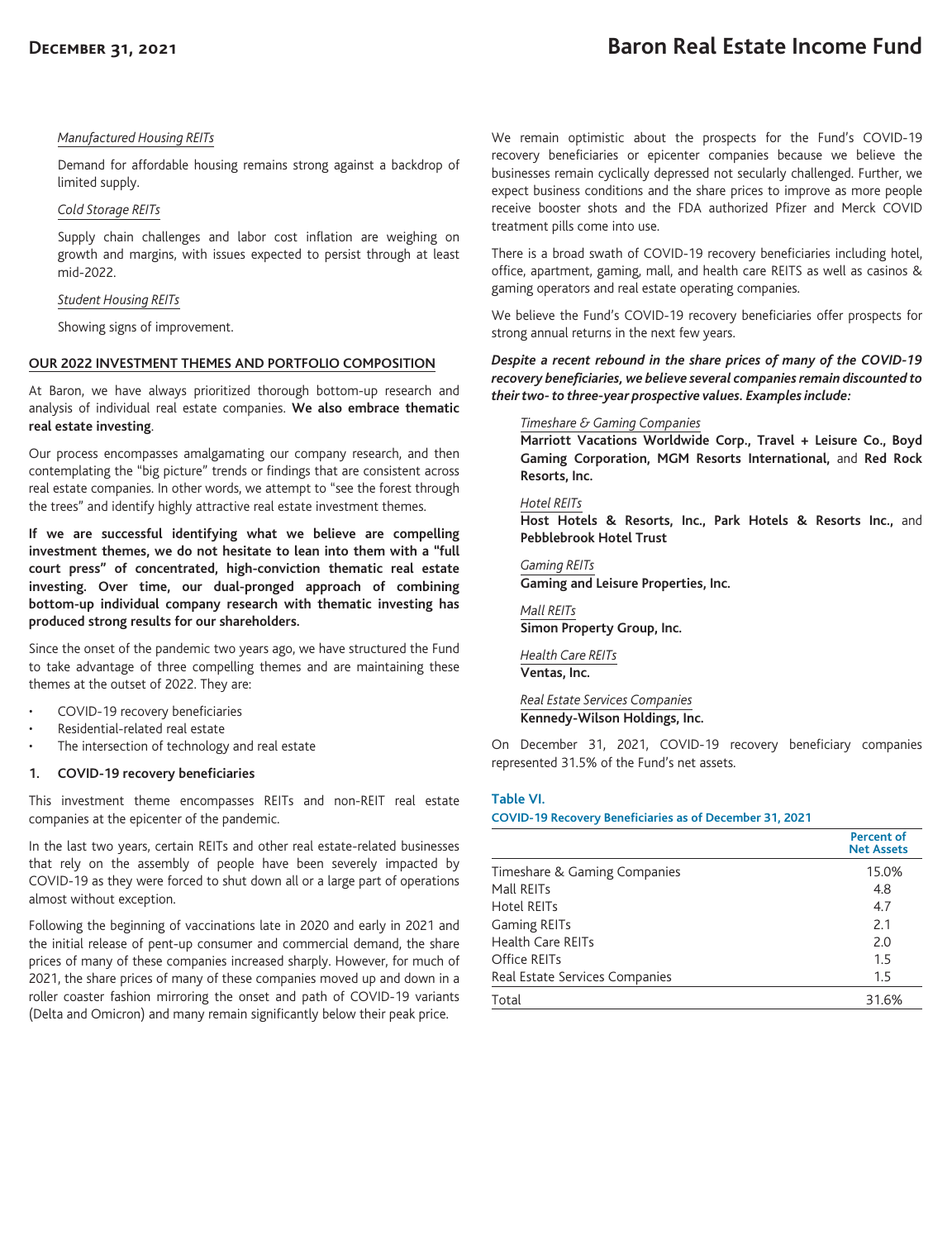# **2. Residential-related real estate**

We believe the case for residential real estate – apartment and home rentals and affordable manufactured homes – is compelling.

The key component underpinning our favorable view is due to a structural underinvestment in the construction of residential real estate. Today, the U.S. is building the same number of homes and apartments annually as it did in 1959–approximately 1.4 million homes, which also equals the 60-year average. This annual construction figure is shockingly low considering that the U.S. population has grown by more than 150 million people since 1959– 330 million people today versus 178 million people in 1959! Recently, the Census Bureau released a study that the U.S. constructed only 7 million homes over the last 10 years while 12 million households were created– leading to a supply shortage of 5 million homes solely in this time.

Demand prospects are also encouraging especially from the approximately 73 million millennials–ages 25 to 40 – many of whom are now looking to buy or rent a home. The large imbalance between pent-up housing demand and low construction levels bodes well for multi-family apartment rentals, single-family home rentals, and manufactured homes, as well as new singlefamily home purchases (as long as mortgage rates and home prices do not spike to levels that would deter homebuyers).

#### • **Robust demand**

We believe that current demand drivers remain supportive for apartments, single-family rental homes, and manufactured homes.

# *Apartment REITs*

Demand for coastal apartments has snapped back faster than anyone could have anticipated with current market rents at or above pre-COVID levels and landlord rental concessions virtually non-existent today. Near-term demand is being supported by:

- Residents who temporarily left, returning to cities once they could enjoy their entertainment and social aspects;
- Roommates taking the opportunity to decouple with a desire for more space given work-from-home flexibility;
- Bargain hunters taking advantage of vacant inventory and landlord concessions during COVID to trade up or move to neighborhoods that were unaffordable before; and,
- Demand from two classes of graduates (2020 and 2021) hitting the market simultaneously with offices beginning to reopen in the fall.

All these trends rapidly are leading to limited inventory availability and significant pricing power for landlords. Note that the majority of the urban apartment demand is driven by tenants who are in their early 30s or younger.

# *Single-Family Rental REITs*

Demand for suburban life or "the American Dream" also continues unbated. The primary renter of a single-family home is 39 years old, has two kids, a pet, and is seeking good schools with an easy commute. While some families may have "pulled forward" their decision to move during the pandemic, we expect the multi-year demand drivers to endure. Recently signed new leases approached 20% year-over-year growth with high single-digit growth on renewals and nearly full occupancy. There remain 73 million millennials who represent future demand for single-family rental homes. Key drivers of demand include a "rentership" culture among millennials while prioritizing experiences over possessions, limited supply of entry level housing, high student debt burdens/limited savings for a down payment and the increasing institutionalization of the asset class with professionally managed homes.

## *Manufactured Housing REITs*

In the aftermath of the economic impact from COVID-19, we expect demand for affordable housing to continue to benefit manufactured housing REITs.

#### • **No affordability concerns**

Affordability remains a key topic of conversation given the historically high absolute rental growth we are witnessing in the reported results of both single-family and multi-family landlords. While rents have increased, the monthly income to rent ratios remain at or even above historical levels (approximately 5 times). Wage growth has remained strong and many of our companies target an affluent demographic that has saved a significant amount of money over the last 12 to 18 months. In other words, the tenant credit quality has improved despite the unprecedent rent growth, which should give landlords the ability to increase rents further, once again, on renewals.

## • **Strong absolute and relative growth**

The growth outlook for residential real estate is one of the strongest across most categories of REITs given: i) strong imbedded mark-to-market rents; ii) cycling leases that were signed with heavy concessions during pandemic lows; and iii) burning off bad debt expense. These factors, combined with strong continued demand, should lead to outsized overall growth relative to REITs overall. Recently, Mark Parrell, CEO of **Equity Residential**, stated: "2022 is going to be a year of acceleration for us, we think. And we believe the company is going to post the best numbers in its history in terms of same-store revenue growth."

# • **Short-lease duration real estate**

We have often discussed short-lease duration real estate as a good inflation hedge with the ability to reset rents every year–we believe apartment, single-family home rental, and manufactured housing landlords will continue to enjoy pricing power that could not only lead to strong top-line growth but margin expansion as well.

#### • **Attractive values**

Despite strong stock performance in 2021, we believe, based on transactions we have observed, that residential real estate REITs still offer compelling value relative to their imbedded growth and private market values. We believe if some of these assets traded in the private market today, they could fetch premiums of 20% or more.

On December 31, 2021, residential-related real estate represented 30.7% of the Fund's net assets.

#### **Table VII.**

## **Residential-Related Real Estate as of December 31, 2021**

|                              | <b>Percent of</b><br><b>Net Assets</b> |
|------------------------------|----------------------------------------|
| Multi-Family Apartment REITs | 15.2%                                  |
| Single-Family Rental REITs   | 9.0                                    |
| Manufactured Housing REITs   | 5.5                                    |
| <b>Student Housing REITs</b> | 1.0                                    |
| Total                        | 30.7%                                  |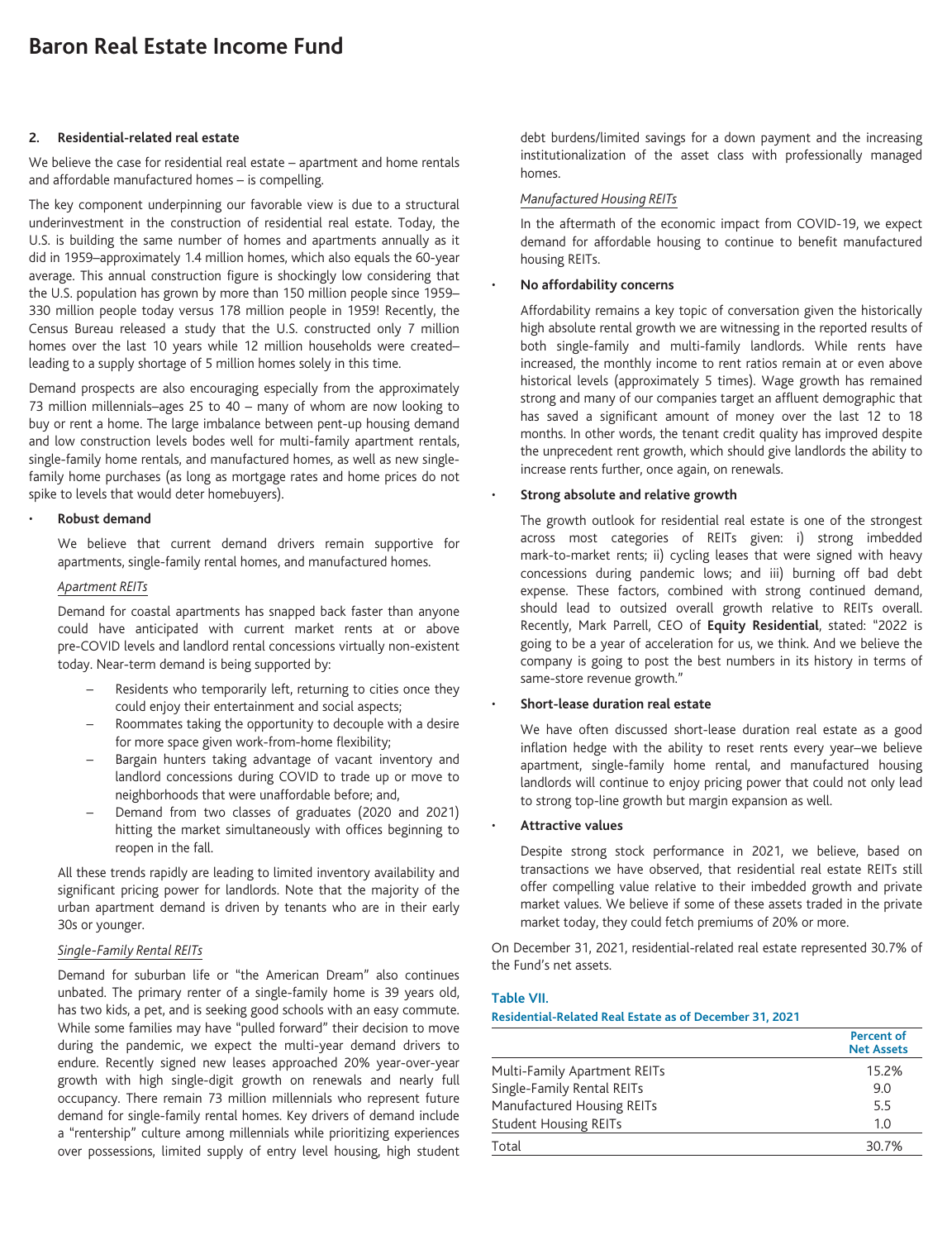#### **3. Intersection of technology and real estate**

Several technology-related REITs performed well in 2020. We noted in our 2020 fourth quarter letter that valuations were generally less compelling than one year ago and the performance of certain stocks may underperform in 2021 relative to laggard REIT categories that should benefit if economic growth accelerates in 2021. This occurred in 2021. Now, as then, we are bullish on the long-term prospects for several real estate technology companies.

The impact of technology on real estate is undeniable. The growth in cloud computing, the internet, mobile data and cellphones, and wireless infrastructure are powerful secular drivers that should continue unabated for years and are impacting real estate, along with many other industries.

If anything, the pandemic has accelerated these secular trends as more people conduct business, leisure, residential, and commercial activities online.

Real estate-related companies that embrace and adopt the latest technological advances and innovations remain an important focus for us. Key beneficiaries of the technology revolution include data center REITs, wireless tower REITs, and industrial REITs, among others.

#### *Wireless Tower REITs*

Our tower REITs (**American Tower Corp.**, **SBA Communications Corp.**, and **Crown Castle International Corp.**) are, in our view, positioned to grow for several years as the demand for data intensive devices accelerates, and new wireless technologies continue to emerge and improve.

New technological innovations and greater data demand require a greater number of antennae rental space that will continue to benefit tower companies. Like data centers, we expect wireless towers to continue to benefit from increased home-based consumer and commercial activity (e.g., online shopping, video streaming, and working from home).

#### *Data Center REITs*

Our data center REIT, **Equinix, Inc.**, is benefiting from the meteoric growth in the outsourcing of information technology, increased cloud computing adoption, and the growth in U.S. mobile data and internet traffic.

The rapid transition to a world of computer screen meetings and conferencing should also benefit data centers due to the need to store a greater library of data to conduct and support these virtual online meetings.

#### *Industrial REITs*

We expect business conditions for the Fund's industrial REIT holdings (**Prologis, Inc.**, **Rexford Industrial Realty, Inc.**, **Duke Realty Corporation**, and **First Industrial Realty Trust, Inc.**) to remain strong for several years.

Each of these companies is expected to continue to benefit from robust warehouse demand and increased rents. This is due, in part, to broader e-commerce needs resulting from the accelerated growth of online sales as businesses and consumers relentlessly seek faster delivery.

On December 31, 2021, REITs and non-REIT technology-related real estate companies that we expect to directly benefit from long-term technology growth represented 28.5% of the Fund's net assets.

#### **Table VIII.**

**Intersection of Technology and Real Estate as of December 31, 2021**

|                                | Percent of<br><b>Net Assets</b> |
|--------------------------------|---------------------------------|
| Industrial REITs               | 16.0%                           |
| Wireless Tower REITs           | 8.4                             |
| Data Center REITs <sup>1</sup> | 4.1                             |
| Total                          | 28.5%                           |

*1 - Data Center REITs include infrastructure-related REIT DigitalBridge Group, Inc.*

Baron Real Estate Income Fund currently has investments in several REIT categories and non-REIT real estate companies. Our percentage allocations to these categories are based on our research and assessment of opportunities in each category on a bottom-up basis (see Table IX below).

#### **Table IX.**

### **Fund investments in REIT categories as of December 31, 2021**

|                                | Percent of<br><b>Net Assets</b> |
|--------------------------------|---------------------------------|
| Non-REIT Real Estate Companies | 20.0%                           |
| <b>Industrial REITs</b>        | 16.0                            |
| Multi-Family REITs             | 15.2                            |
| Single-Family Rental REITs     | 9.0                             |
| <b>Wireless Tower REITs</b>    | 8.3                             |
| Manufactured Housing REITs     | 5.5                             |
| Mall REITs                     | 4.8                             |
| Hotel REITs                    | 4.7                             |
| Self-Storage REITs             | 3.8                             |
| Data Center REITs              | 3.2                             |
| Triple Net REITs               | 3.1                             |
| Other REITs                    | 2.5                             |
| <b>Health Care REITs</b>       | 2.0                             |
| <b>Student Housing REITs</b>   | 1.0                             |
| Cash and Cash Equivalents      | 0.9                             |
| Total                          | 100.0%                          |

# **THE CASE FOR REAL ESTATE IN A RISING INTEREST RATE AND ELEVATED INFLATIONARY ENVIRONMENT**

We are mindful that interest rates and inflation are a top-of-mind topic.

It appears that the consensus expectation is that interest rates are likely to rise, and elevated inflation may persist.

Should this occur, **we believe the Fund, REITs and real estate-related companies can perform well in a rising interest rate and inflationary environment.**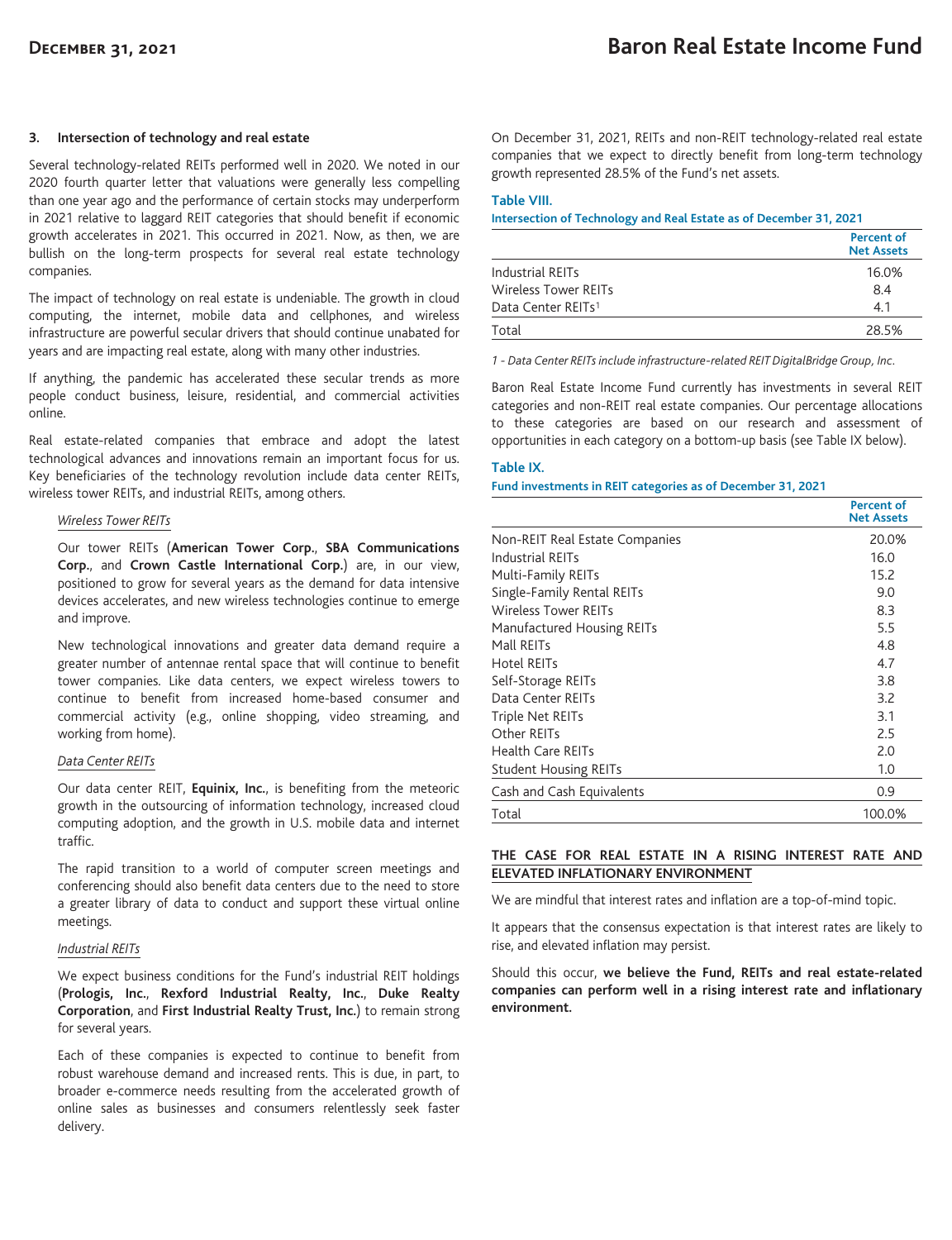# **Baron Real Estate Income Fund**

## **Real Estate In a Rising Interest Rate Environment**

We believe there is a perception, for some, that REITs and real estate-related companies may perform poorly should interest rates rise.

We acknowledge that a sharp and rapid rise in interest rates would increase financing costs and may negatively impact the relative appeal of some dividend yielding securities such as REITs, yet we believe a sharp and rapid rise in interest rates could also unsettle the broader equity market. An increase in interest rates that reflects an improvement in the economy, however, often leads to an improvement in real estate business fundamentals–occupancy gains, rent increases, and cash flow growth.

We believe the Fund and many REITs can perform well in a rising rate environment if real estate business fundamentals are improving, and both the rate of change in interest rates does not create sticker shock and the ultimate level of interest rates does not become a headwind to operating performance.

# *Recent case study-March 9, 2020 to December 31, 2021*

*Since bottoming at 0.50% on March 9, 2020, the 10-year Treasury yield has increased 101 basis points to 1.51% as of December 31, 2021. During this period of rising interest rates, the Baron Real Estate Income Fund increased 74.46% on a cumulative basis, which compares favorably to the REIT Index which increased 46.29%.*

A review of additional time periods (such as the Fed interest rate hike cycle that began in 2004) also supports the notion that REITs can perform well in a rising interest rate environment.

## **Real Estate as an Inflation Hedge**

Historically, certain real estate businesses have had the ability to raise prices to provide inflation protection:

## *Inflation-linked property value and pricing power*

Higher prices for labor, land, and materials may discourage new real estate construction (i.e., if the increase in costs exceeds the expected increase in rents, then the profits from development decrease) thereby supporting the ability for current landlords in supply-constrained markets to increase occupancies and pass along higher operating costs by raising rents (i.e., pricing power).

#### *Short-lease duration*

Real estate segments with short-lease terms have the ability to raise rents relatively quickly to offset inflation. Examples include: hotels (1 day); selfstorage real estate (30 days); apartments (1 year); single-family rental homes (1 year); and senior housing facilities (1 year).

## *Annual rent escalators*

Certain real estate leases have contractual annual rent escalators, in some cases tied to an inflation index (i.e., consumer price index or CPI).

## **Playbook For Rising Rate or Inflationary Environment**

If it became clear that interest rates and inflation would continue to rise and remain elevated, we could implement elements of our well-tested playbook. They include the following:

• Focus on short-lease duration real estate and minimize exposure to long-lease duration real estate. REITs and real estate-related companies such as hotels, self-storage, apartments, single-family home rentals, senior housing operators, and other types of real estate companies can re-price more often to take advantage of interest rate fluctuations. They are likely to grow faster as the economy improves and can better offset increases in interest rates than REITs saddled with 5- to 10-year leases.

- Emphasize REITs and real estate-related companies that will benefit disproportionately from an improvement in the economy, such as residential-related REITs, hotels, and gaming to the extent there is a real estate component.
- Own real estate companies with a strong pipeline of future development projects.
- Invest in companies with strong balance sheets that can weather a rise in interest rates.
- Carefully monitor our REIT versus non-REIT exposure. Some REITs may be more susceptible to higher borrowing costs than other non-REIT real estate companies because REITs must pay out at least 90% of their taxable income in dividends and therefore are more reliant on access to the debt markets.

#### **CONCLUDING THOUGHTS AND OBSERVATIONS**

As we peer into the year ahead, we acknowledge that there is a case to be made for the glass being half full or the glass being half empty.

In a more cautious scenario, we are reminded of a Morgan Stanley report titled *"The End of Easy,"* which was published on May 13, 2018. In that report, the authors noted that the stock market performance in the prior nine years had exceeded the performance of the economy due to multiple positive tailwinds that included low inflation, historically low interest rates, and positive U.S. policy catalysts (e.g., tax reform).

Looking forward, however, the authors predicted that *"the End of Easy"* stock market performance may be approaching, as these previously positive factors (.e.g., the Goldilocks environment of moderate growth, low inflation, low interest rates, an accommodative Fed, and other factors) start to moderate, and advance more modestly. The essence of the report is that when this occurs, the economy will outperform the stock market.

Perhaps recent economic data and Federal Reserve commentary portend that "the End of Easy" may be near. For example, the latest reports regarding employment, consumer confidence, and consumer spending have all been quite strong. Additionally, the economy is performing well, inflation is elevated, and the Federal Reserve has begun the process of removing monetary accommodation (*"Don't Fight the Fed"*).

#### A more sanguine scenario would suggest that in 2022:

- The pandemic evolves into an endemic
- Inflation peaks and begins to reverse, in part due to the easing of supply chain bottlenecks and labor tightness
- The Federal Reserve moderates its plans to increase interest rates if inflation cools
- Economic growth remains robust fueled by consumer pent-up demand
- The persistence of negative real interest rates (i.e., inflation continues to exceed interest rates guaranteeing a negative return on a bond investment or cash) continues to support the notion that "there is no alternative" (aka: TINA) for equities

Glass half full? Glass half empty? Although we continue to acknowledge that no one has a crystal ball regarding the outlook, *we remain in the more optimistic, "glass half full" camp*.

We recognize that in the months ahead there may be choppy periods in the market, yet we remain directionally positive, and *believe there are valid reasons for optimism for the stock market, public real estate, and the Baron Real Estate Income Fund*.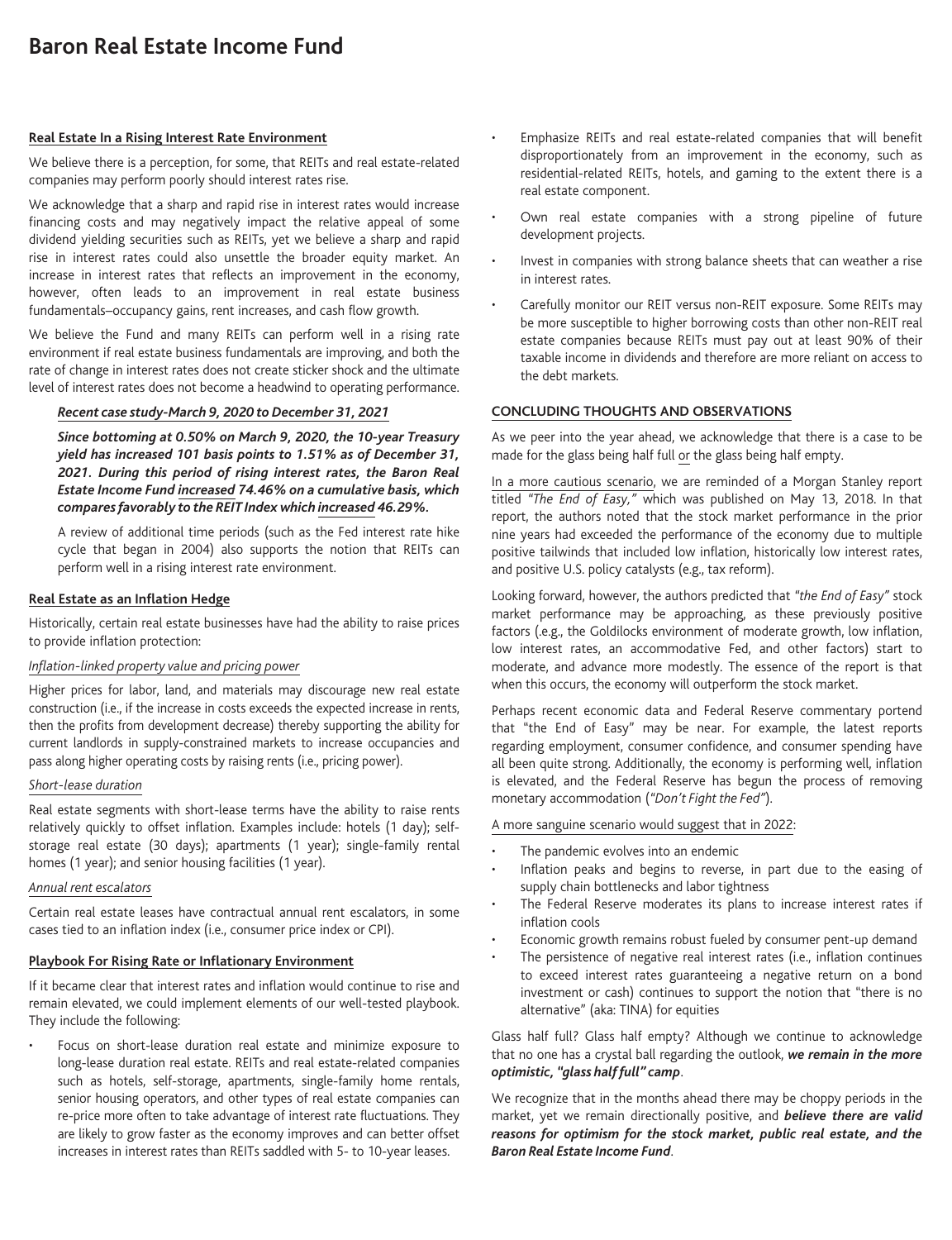## **Stock Market Outlook**

We believe the end of the global pandemic may be reached as broad population immunity is achieved and with the help of new therapeutics. This may produce a global cyclical recovery, an improvement in employment, a release of consumer pent-up demand for travel and other activities, and increased corporate investments (capital expenditures, mergers and acquisitions, share buybacks). We also believe an easing of supply chain bottlenecks and labor tightness will contribute to moderating inflation and a still-easy Federal Reserve monetary policy (the end of quantitative easing but the continuation of historically low interest rates). Negative real interest rates and several reasonably valued stocks continue to bode well for equities relative to bonds. For these reasons, **we remain positive on the outlook for the stock market.**

#### **Real Estate Market Outlook**

We continue to believe the conditions are in place for much of real estate to perform well in the year ahead. As detailed earlier in this letter, real estate business prospects remain favorable for most segments of commercial and residential real estate. Inventory and new construction activity remain modest relative to demand. Balance sheets are in solid shape. Several segments of real estate offer inflation protection characteristics and serve as a partial inflation hedge. Many REITs and real estate-related stocks remain attractively valued relative to equities, bonds, and the private real estate market. There is a staggering amount of private equity capital that continues to target real estate and may drive public real estate asset values higher. For these reasons, **we remain positive on the outlook for real estate.**

#### **Baron Real Estate Income Fund Outlook**

We believe the benefits of the Fund's broader and more flexible approach versus most active and passively managed REIT funds (e.g., we typically invest 75% to 80% of the Fund in REITs rather than 100% and pursue a more expansive approach to investing in the REIT universe) will continue to shine bright in the years ahead in part due to the new and evolving real estate landscape. Some companies will experience an acceleration in tailwinds and others are likely to face ongoing headwinds. We believe we have constructed a portfolio that is populated with competitively advantaged REITs and non-REIT real estate-related companies. We have structured the Fund to capitalize on compelling investment themes. Valuations and return prospects are attractive. For these reasons, **we remain positive on the outlook for the Baron Real Estate Income Fund.**

#### **Table X.**

**Top 10 holdings as of December 31, 2021**

|                                 | <b>Ouarter End</b><br><b>Market Cap</b><br>(billions) | <b>Ouarter End</b><br><b>Investment</b><br>Value<br>(millions) | Percent of<br><b>Net Assets</b> |
|---------------------------------|-------------------------------------------------------|----------------------------------------------------------------|---------------------------------|
| Invitation Homes, Inc.          | \$27.1                                                | \$7.5                                                          | 5.7%                            |
| American Tower Corp.            | 133.2                                                 | 7.4                                                            | 5.6                             |
| Rexford Industrial Realty, Inc. | 12.3                                                  | 6.9                                                            | 5.2                             |
| Equity Residential              | 33.9                                                  | 6.9                                                            | 5.2                             |
| AvalonBay Communities, Inc.     | 35.3                                                  | 6.8                                                            | 5.1                             |
| Prologis, Inc.                  | 124.5                                                 | 6.6                                                            | 5.0                             |
| Simon Property Group, Inc.      | 52.5                                                  | 6.3                                                            | 4.8                             |
| Public Storage Incorporated     | 65.7                                                  | 5.0                                                            | 3.8                             |
| Brookfield Infrastructure       |                                                       |                                                                |                                 |
| Partners L.P.                   | 26.0                                                  | 4.6                                                            | 3.5                             |
| <b>Boyd Gaming Corporation</b>  | 7.4                                                   | 4.5                                                            | 3.4                             |

## **Final Thoughts**

I would like to thank my assistant portfolio manager, David Kirshenbaum, and the other primary members of our real estate research team, David Baron and George Taras, for their excellent work and partnership. Since the onset of the pandemic two years ago, they have remained focused, hardworking, clear minded, and energized. Thank you.

And I thank you, our loyal shareholders, and express my utmost gratitude for your past and continuing support of Baron Real Estate Income Fund during the past four years. I, and our team, remain driven and committed to doing our best to deliver outstanding long-term results, and I proudly continue as a major shareholder, alongside you.

Sincerely,

ney Nolitato

Jeffrey Kolitch Portfolio Manager